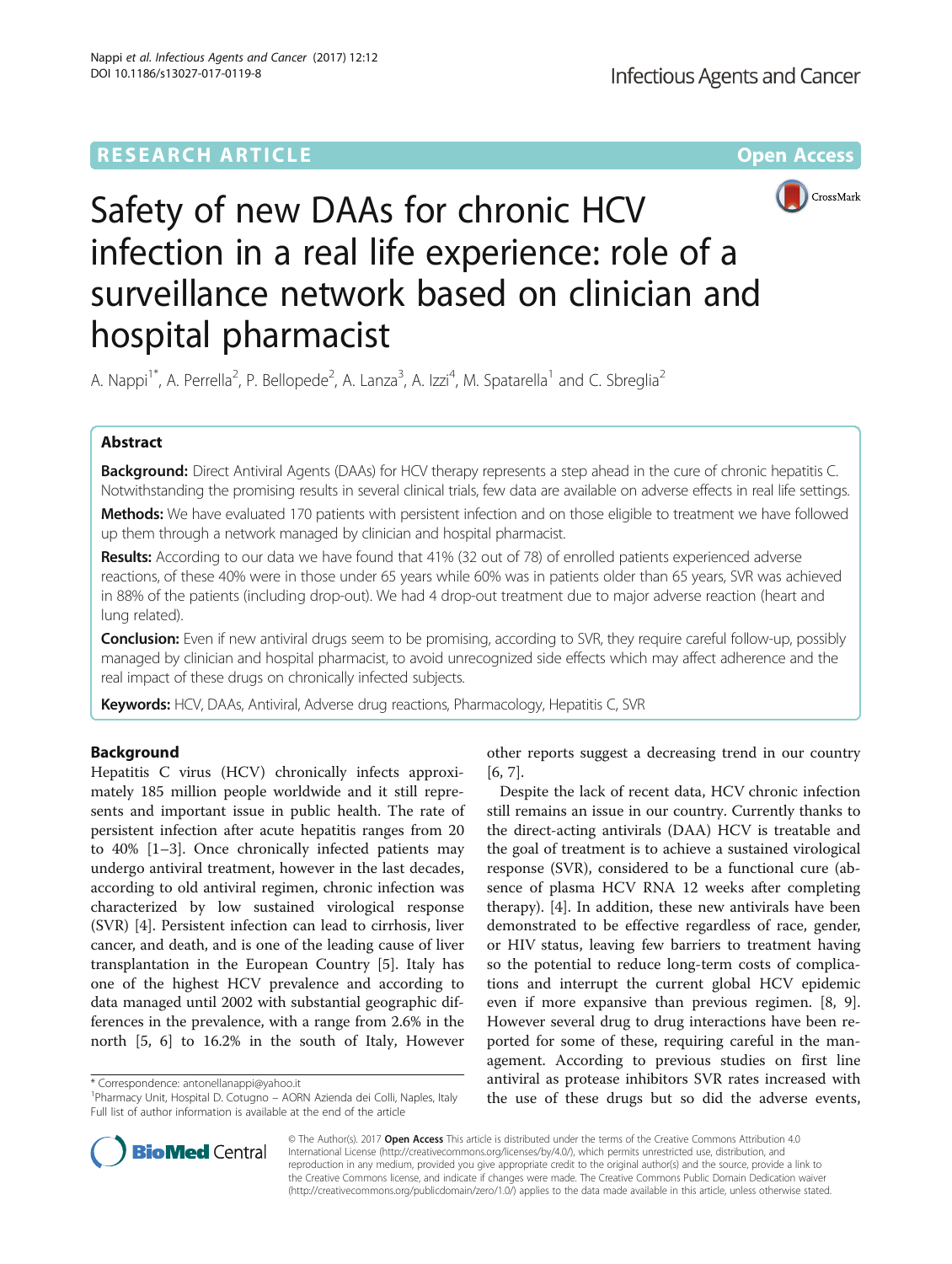resulting in discontinuation rates of 9–19% in patients on these triple therapy regimens [\[10](#page-5-0)]. Therefore the new DAAs seem to have all quality to be considered as a miracle drug [[11\]](#page-5-0). However despite these new drugs has been presented as the new miracle in the infectious disease and been characterized by a very low adverse events rate in the published clinical trials, few data are available on adverse events based real life studies [\[12\]](#page-5-0). At the beginning of 2015 when DAAs were available in Campania Region in south Italy, where HCV is epidemic, we decided to assess impact of these new drugs on healthiness of the patients according to their adverse reactions. This kind of approach has been managed trough the creation of a network involving clinician and pharmacist to improve the follow-up of the patients under treatment not only from the efficacy point of view but mainly according to safety of these antivirals. Here we present our analysis and results on a surveillance network based on clinician and pharmacist to evaluate the safety of DAAs for HCV chronic infection in a real life in out-patients clinic of a tertiary care infectious disease division of a regional Hospital Center for Infectious disease in Campania Region.

# **Methods**

All patients were enrolled in this study according to national guidelines for the evaluation of HCV treatment eligibility assessed following the priority criteria established by the national registry of the Italian Medicines Agency committee (AIFA) ([www.agenziafarmaco.gov.it](http://www.agenziafarmaco.gov.it/)). Data related to the efficacy of the DAAs is not the primary objective of the study therefore they are treated marginally. Data related to adverse drug reactions were collected through standard-of-care operating procedures utilized in a specialty pharmacy setting. These procedures

utilized prescription claims software and a clinical assessment management program according to national network for pharmacovigilance (RNF - Rete Nazionale Farmacovigilanza). All patients were counseled prior to receiving their initial prescription according to clinician evaluation in out-patients clinic. Further, during all follow-up a survey based on two simple questions was also proposed and collected by clinician to assess the psychological health status in the course of therapy and to assess possible unrecognized side effects every month during therapy (Fig. 1). All patients were invited to communicate any changes in their health status or wellbeing during the entire treatment period. All concomitant therapies were evaluated and possible drug to drug interactions were assessed according to producer package insert and University of Liverpool web site [\(http://www.hep-druginterac](http://www.hep-druginteractions.org/)[tions.org/](http://www.hep-druginteractions.org/)). Patients were encouraged to contact their clinicians to report any adverse reaction during treatment. Before the enrollment in any treatment regimen, every patients signed an informed consent under the prescribing physician surveillance. Any enrolled patients performed the following laboratory tests at the following time points: T0 (before starting treatment genotype, initial viral load, HBsAg, Anti-HIV, Haematological, Liver, Renal, Pancreatic Function Test, Cardiological assessment (including Pro-BNP serum levels), at T1 and T3 according to antiviral schedule (on month and three months after starting therapy) Viral load, ETR (the end of treatment) and one month and three months after the end of therapy to evaluate sustained virological response (SVR). Red blood cells count and haemoglobin levels were assessed every week for the first month thereafter every two weeks or according to haematological alterations. Every patient underwent a clinical examination in out-patients clinic and any

## **Survey for patients undergoing DAAS treatment**

1) Have you experienced any changes in your mood or health body

during this month?

- i. Yes
- ii. Not

2) If yes please explain which kind of changes you experienced

Fig. 1 Figure shows the survey proposed by Clinician every month during treatment period. According to possible changes in health status perceived by the patient as well as any relevant clinical and laboratory condition, adverse events notification were reported and discussed with Hospital Pharmacist and entered in the online based Italian system for adverse drug reaction notifications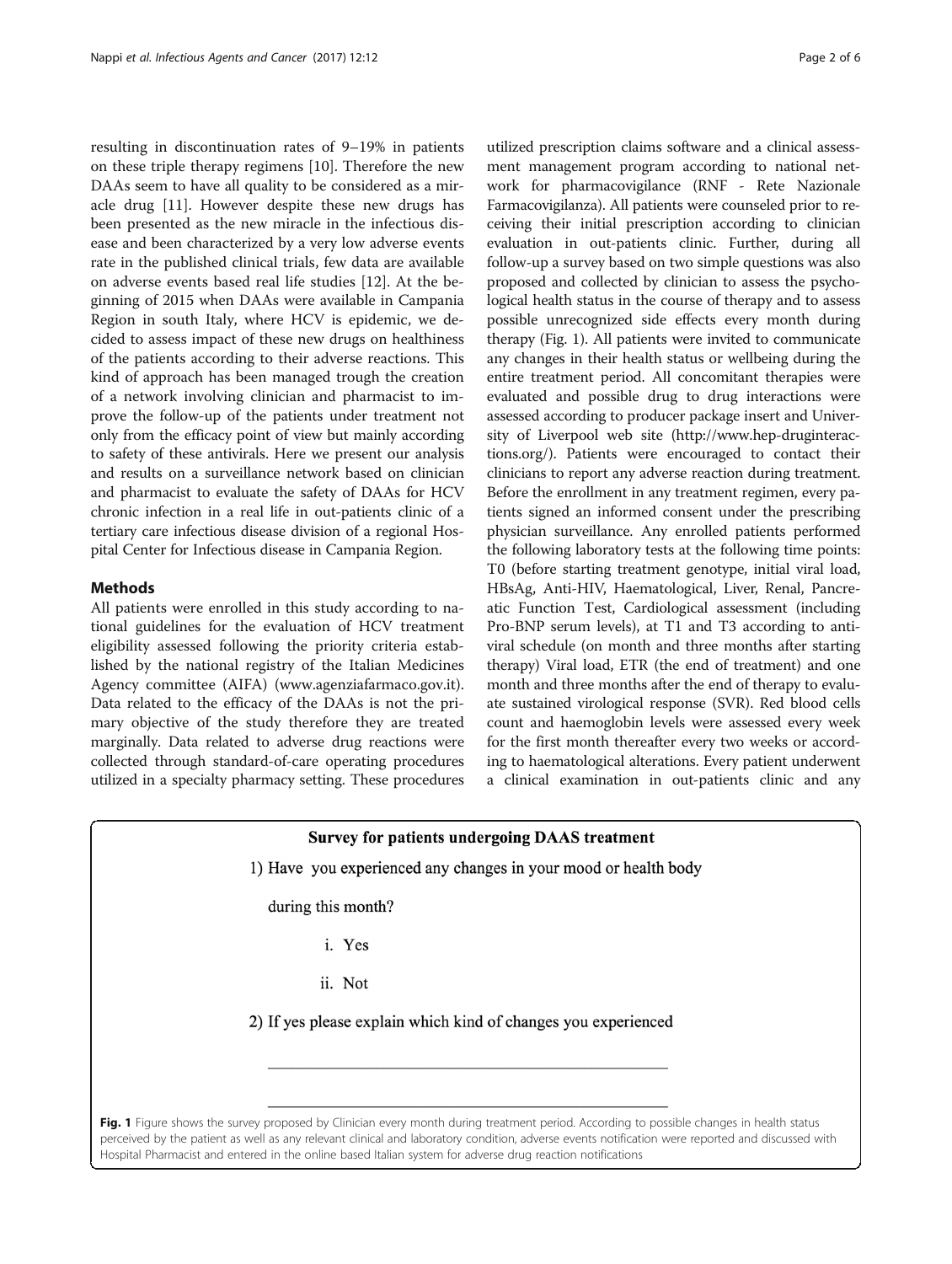significant clinical condition was registered and used in case of treatment suspension or antiviral dose adjustment. Adverse events were defined according to FDA regulation ([http://www.fda.gov/Safety/MedWatch/HowToReport/](http://www.fda.gov/Safety/MedWatch/HowToReport/ucm053087.htm) [ucm053087.htm](http://www.fda.gov/Safety/MedWatch/HowToReport/ucm053087.htm)). All required information for possible adverse drug reaction (ADR) were entered into the RNF home page according to italian surveillance submission form [\(http://www.agenziafarmaco.gov.it/sites/de](http://www.agenziafarmaco.gov.it/sites/default/files/tipo_filecb84.pdf)[fault/files/tipo\\_filecb84.pdf](http://www.agenziafarmaco.gov.it/sites/default/files/tipo_filecb84.pdf) ). DAAs Regimen according to genotype and Italian National Health system guidelines were as follows: Sofosbuvir + Ribavirin, Sofosbuvir + Simeprevir +/− Ribavirin, Sofosbuvir + Daclatasvir +/− Ribavirin, Ledipasvir + Sofosbuvir +/− Ribavirin and Ombitasvir/Paritaprevir/Ritonavir/Dasabuvir plus ribavirin. Data were extracted and analyzed using Microsoft Excel and GraphPad for Mac Os X.

## Results

A total of 170 subjects were evaluated from March 2015 to March 2016. 104 out 170 were found to be eligible to HCV therapy. 78 out of 104 patients (pts) were enrolled and reached the end of treatment at the moment of our analysis based on the above mentioned antiviral regimens. Sustained virological response (SVR) was reached in 88% of the enrolled patients (percentage is actually including drop-out due to severe adverse reactions with relapse). According to our enrolment protocol to followup ADRs, as part of the surveillance network including clinician and hospital pharmacist, we found the following results about demographic, efficacy and safety (also reported in Table 1 and Table [2\)](#page-3-0): 35% of enrolled were < 65 years old while the remaining patients (65%) were  $\ge$ 65 years old. The cohort of subjects  $\geq$  65 years old had a mean age of 72 years (range,  $65-80$  years). In the  $\lt$ 65 years old cohort, the mean age was 48 (range, 18– 58 years), 59% ( $n = 17$ ) of the subjects were male. Almost all patients (93%) with age  $\geq 65$ , had Genotype 1b while other genotypes were as follows Genotype 2 (4%), Genotype 3 (3%). In the subjects with age  $< 65$ , 86% of the subjects had genotype 1b while the other genotypes were Genotype 2 (6%) and Genotype 3 (15%). Elderly had a higher rate of compensated diagnosed cirrhosis according to Fibroscan as F4 (82% vs. 57%). Adverse events, categorized according to the above reported schedules from FDA and AIFA (Italian Agency for Drugs Administration) were classified as severe, when requiring hospitalization or life-threatening approach or as common when averse events could be managed in out-patients clinic without hospitalization. The most important adverse events are reported in Table 1 and Fig. [2.](#page-3-0) Basically we had a total of 37 out of 78 enrolled patients (46%) reporting common adverse drug reactions related to all used drugs. Severe adverse events were 11 out 78 pts of these reported ADRs we have that severe were mostly related to Sofosbuvir/Ledipasvir treatment and were related to cardiopulmunary system. According to our survey we found that majority of the patients experienced asthenia or fatigue were 53% of the enrolled patients, however that adverse events did not require any dose adjustment or have any impact in social life and was considered as minor adverse

Table 1 Adverse events experienced by patients treated with antiviral schedule regimens

|                          | SOF/LDV  | SOF/DAK  | SOF/SIM+/- RBV | SOF/RBV     | OMB/PTR/r/DAS +/- RBV |
|--------------------------|----------|----------|----------------|-------------|-----------------------|
| ENROLLED PTS per regimen | 20       | 15       | 28             | 4           | 11                    |
| PTS WITH SERIOUS ADRs    | 4 (20%)  | 3 (20%)  | 1(4%)          | 1(25%)      | 1(9%)                 |
| <b>DISCONTINUATION</b>   | 3        | $\Omega$ | $\cap$         | $\Omega$    |                       |
| <b>DEATHS</b>            | $\Omega$ | 0        | $\Omega$       | $\Omega$    | $\Omega$              |
| <b>COMMON ADRs</b>       | 10 (50%) | 6 (40%)  | 12 (43%)       | 4 (100%)    | 5 (45%)               |
| <b>FATIGUE</b>           | 6        | 5.       | 11             | 4           | 4                     |
| <b>HEADACHE</b>          | $\cap$   | 0        |                | 0           |                       |
| NAUSEA                   | 0        | $\Omega$ | ∩              | ∩           | 0                     |
| <b>PRURITUS</b>          | $\Omega$ | $\Omega$ | 4              | 0           | 0                     |
| <b>INSOMNIA</b>          |          | 3        | ∩              | $\Omega$    | Ω                     |
| <b>DIARRHOEA</b>         |          | ∩        |                | 0           |                       |
| <b>ASTHENIA</b>          |          |          | 11             | 4           |                       |
| RASH                     | $\Omega$ | 0        | 4              | $\mathbf 0$ | $\Omega$              |
| <b>IRRITABILITY</b>      | $\Omega$ | 4        | $\Omega$       | $\Omega$    | Λ                     |
| ANAEMIA                  | 6        | ς        | 12             |             |                       |
| <b>DYSPNOEA</b>          |          | 0        | 0              | 0           |                       |

\*Common adverse drug reactions are not to single patients, one patient may experience more than one common adverse drug reaction. Data are expressed as absolute number plus percentage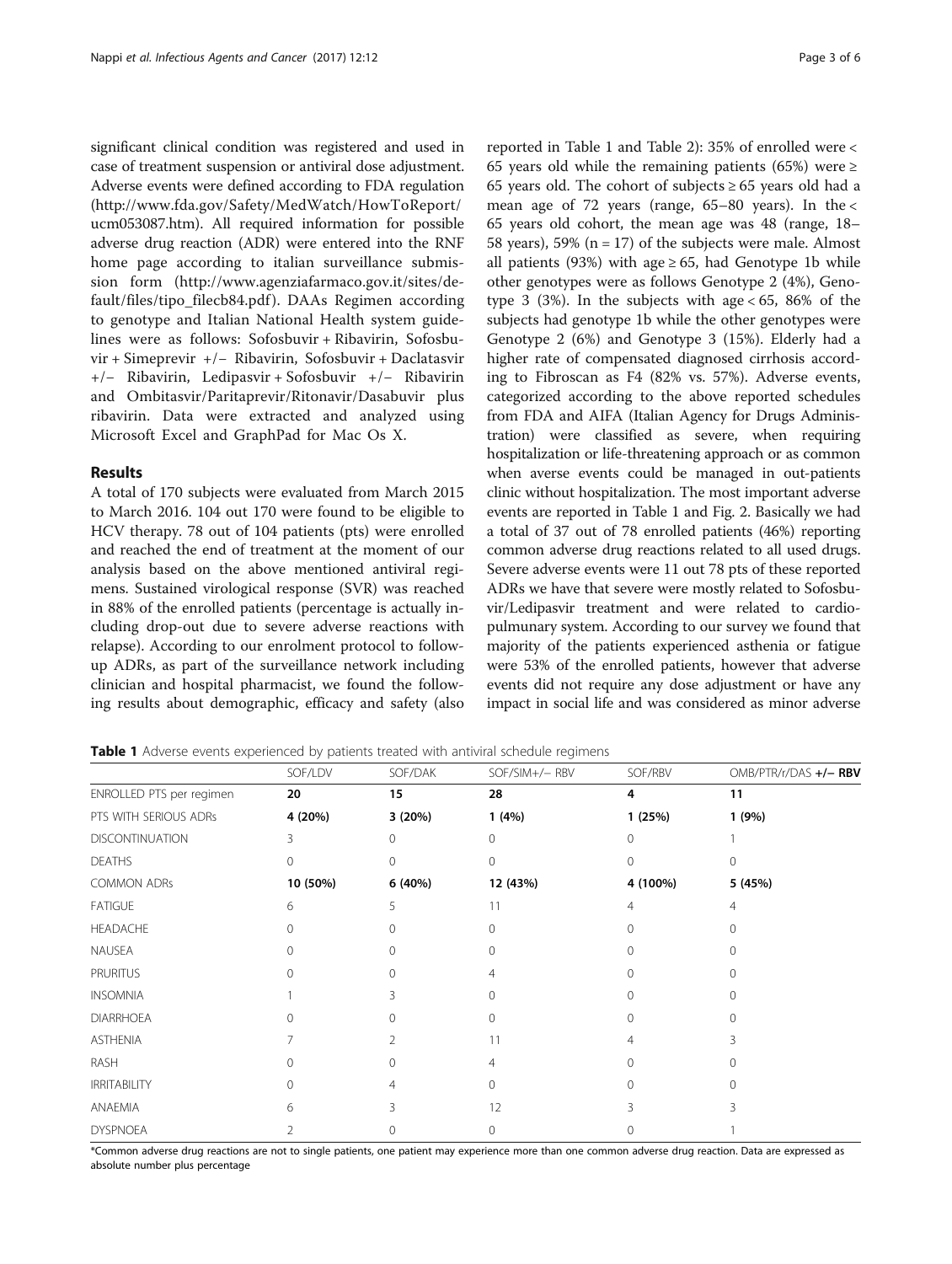<span id="page-3-0"></span>Table 2 Table shows daemographic data, SVR (in months) and ADRs according to overall enrolled population, genotype (Gt) and disease stage (chirrosis and chronic hepatitis C F3 stage according to metavir)

|                                   | <b>CHIRROSIS</b> | CHC            | <b>TOT</b>  |
|-----------------------------------|------------------|----------------|-------------|
| <b>ADRs</b>                       | 20/51            | 15/27          | 35/78       |
| Sex                               | M 44 - F 22      | $M$ 14 – F 4   | M 58 - F 26 |
| Age                               | $<$ 65: 10       | $<$ 65: 17     | $<$ 65: 27  |
|                                   | >65:41           | >65:11         | >65:51      |
| Genotype in overall<br>population |                  |                |             |
| Gt1                               | 38               | 20             | 58          |
| Gt2                               | 9                | 5              | 14          |
| $Gt$ 3                            | 4                | $\mathfrak{D}$ | 6           |
| SVR in over all<br>population     |                  |                |             |
| SVR 3 mts                         | 44/51            | 25/27          | 69/78       |
| SVR 6 mts                         | 44/51            | 24/27          | 68/78       |
| <b>RELAPSE</b>                    | 6/51             | 4/27           | 10/78       |

drug reaction. 12 out 37 adverse events were in patients  $<65$  years old and 25 in those > 65 years old. Major adverse events, according to FDA classification, were about 80% of all reported adverse reactions and were more frequent in those older than 65 years. The majority of ADR for treated patients were found in Sofosbuvir plus Simeprevir (Fig. [3\)](#page-4-0) and in all remaining having Ribavrin as concomitant antiviral, requiring in about 60% of the patients dose reduction.

We had 4 discontinuations during treatment representing 5% of all enrolled cases, two of those were related to heart failure during Sofosbuvir/Ledipasvir plus Ribavirin therapy, one due to allergic reaction to Harvoni and the last one related to pulmonary hypertension with heart failure during Ombitasvir/Paritaprevir/ Ritonavir/Dasabuvir plus ribavirin therapy. Of note we had 4 patients during Daklatasvir/Sofosbuvir therapy experiencing change in mood of mild grade, two of them requiring Psychiatric assessment, however none of those patients required therapy suspension. All psychiatric symptoms diminished and disappeared after two weeks from the end of therapy with Daklatasvir/Sofosbuvir.

# **Discussion**

Despite major progresses have been made in the treatment of chronic hepatitis C, patients should always be managed with caution to avoid the side effects of therapy. Currently the choice of DAAs should be made according to viral genotypes and treatment history to avoid cross-resistance issues [\[8](#page-5-0), [13\]](#page-5-0). As more safety and efficacy data are becoming available in compensated cirrhosis, antiviral therapy should be considered a priority in these patients and treatment should also be started based on possible adverse reactions and therefore related clinical implications according to age and possible preexisting factors. In this context, all relevant clinical conditions prior of antiviral treatment should also be careful evaluated being possibly correlated to the onset of adverse events during treatment. For instance, the management of decompensated cirrhotic, could result to be more difficult to manage and to be predictable in its complications as only a few studies of DAA combinations are available [\[9](#page-5-0), [12](#page-5-0)]. Despite these patients should be treated in an urgent manner, on the other hand they should be managed with caution as at now only few safety data are available for DAAs in real life on the above mentioned clinical condition. Same consideration should also be done for possible cardiovascular system

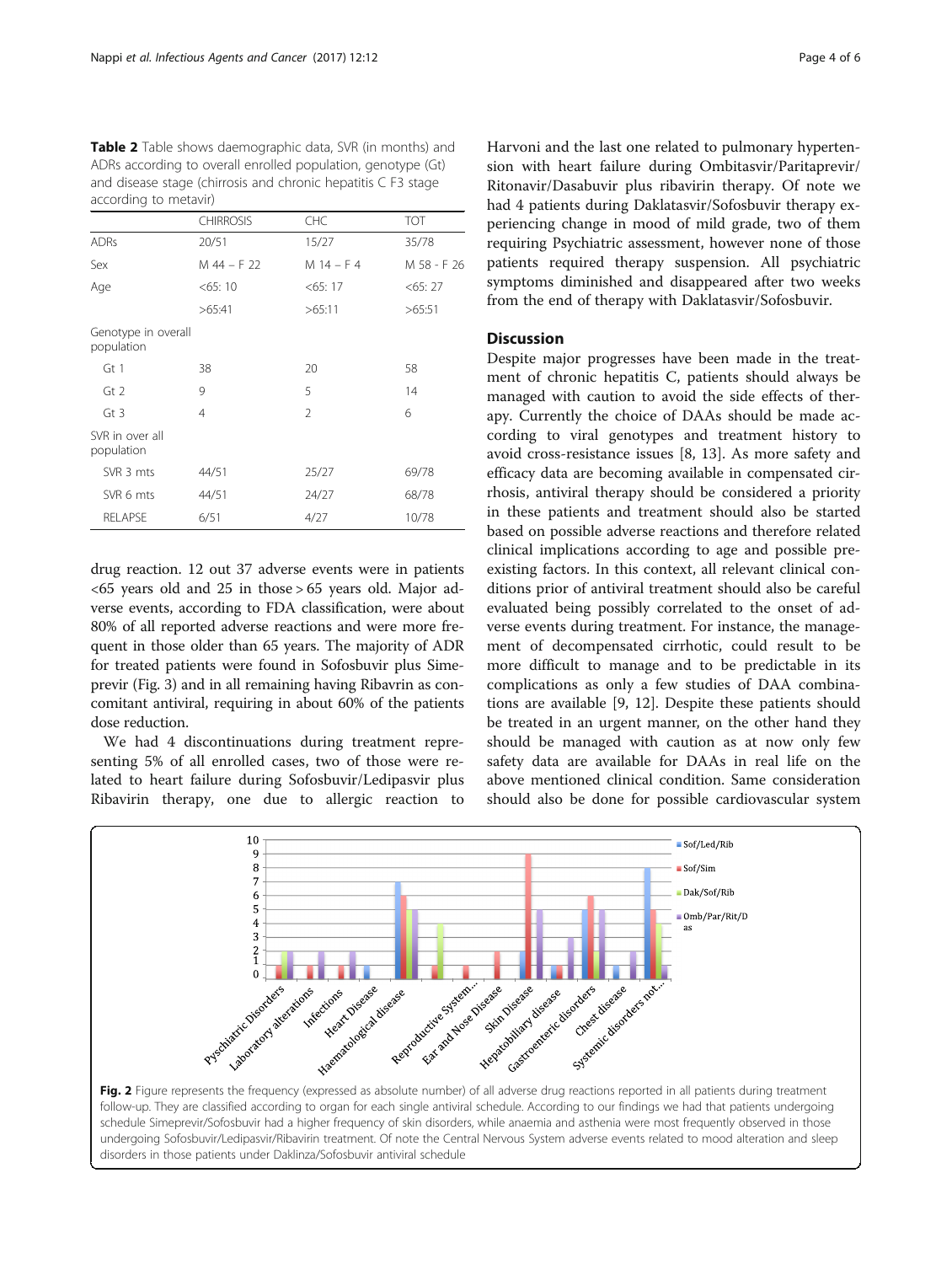<span id="page-4-0"></span>

adverse events in those patients having cardiac diseases, since the new antivirals seem to be related to the onset of cardiotoxicity, particularly in elder population [[13](#page-5-0), [14](#page-5-0)]. In fact, according to our results on adverse events and some literature evidences [\[13, 14](#page-5-0)], all patients, particularly those over 65 years, should be referred to a reference centre in case of rapid clinical deterioration. The same caution applies in the pre- and post-transplant setting where drugto-drug interactions, kidney function and many other factors should be taken into consideration [[13\]](#page-5-0). In our study, we have found a high rate of a total ADR in enrolled patients compared to previous report, particularly we had higher serious adverse events in patients undergoing Sofosbuvir/Ledipasvir, Daclatasvir/Sofosbuvir compared to those reported in published clinical trials [\[15\]](#page-5-0) particularly in those aged over 65 years. It is of note that in those latter subjects we had the most critical ADR requiring in four cases treatment suspension due to major severe adverse events, life threatening, related to heart function (submitted papers as clinical report). Regarding common adverse events, they have been previously reported to range from 10 to 50% in several clinical trials [[15](#page-5-0)]. In our study of real life we have found a percentage of about 50% with some relevant clinical condition related to mood alterations during Daclatasvir/Sofosbuvir schedule not previously reported in common adverse events at our knowledge. It also should be said that our findings on all reported adverse drug reactions could also be strictly correlated to the presence of a surveillance network based on clinician and pharmacist cooperation. Indeed, one of the most interesting results of our study is mainly the usefulness of that kind of approach to the follow-up based on a network between clinician and pharmacist. Indeed this approach may also justify the evidence of a wider and more detailed assessment of adverse reaction that patients may experience

compared to other previous reported paper [[12](#page-5-0)]. Further, it seems also to be really interesting and effectiveness the use of a simple survey as alerting system for clinician and therefore pharmacist for a wide understanding of possible unrecognized adverse events. Certainly, it is our opinion that without this network and that kind of approach, in a real life setting, it would be really hard to identify minor adverse events related to these antivirals that could have important impact on patients. According to previous evidences and our results on possible cardiovascular system adverse events [\[14](#page-5-0)–[16](#page-5-0)], a well defined approach and management to this new treatment focusing on ADR according to our network may really be useful for future strategies in treatment schedule in particular setting of patients as our findings on over 65 years old seem to suggest.

# Conclusion

Therefore, in conclusion, even if DAAs seem to be promising for their ability to achieve SVR, a careful and clinician and pharmacist based network should be managed to have a better understanding and follow-up of any significant adverse reaction that may occur particularly on cardiovascular system and in elderly patients. This approach should be used in all real life study to have a wider and better approach to the use of new drugs.

#### Abbreviation

ADR: Adverse drug reaction; DAAs: Direct antiviral agents; FDA: Food and drug administration; HCV: Hepatitis C virus; SVR: Sustained virological response

#### Acknowledgments

We would like to thanks to all nurses both in out-patient's ward and pharmacy department for their precious help in data collection. In Memory of Oreste Perrella MD PhD who gave a very important contribution to Hospital D Cotugno in terms of Research and Clinical Activity.

# Funding

No to declare.